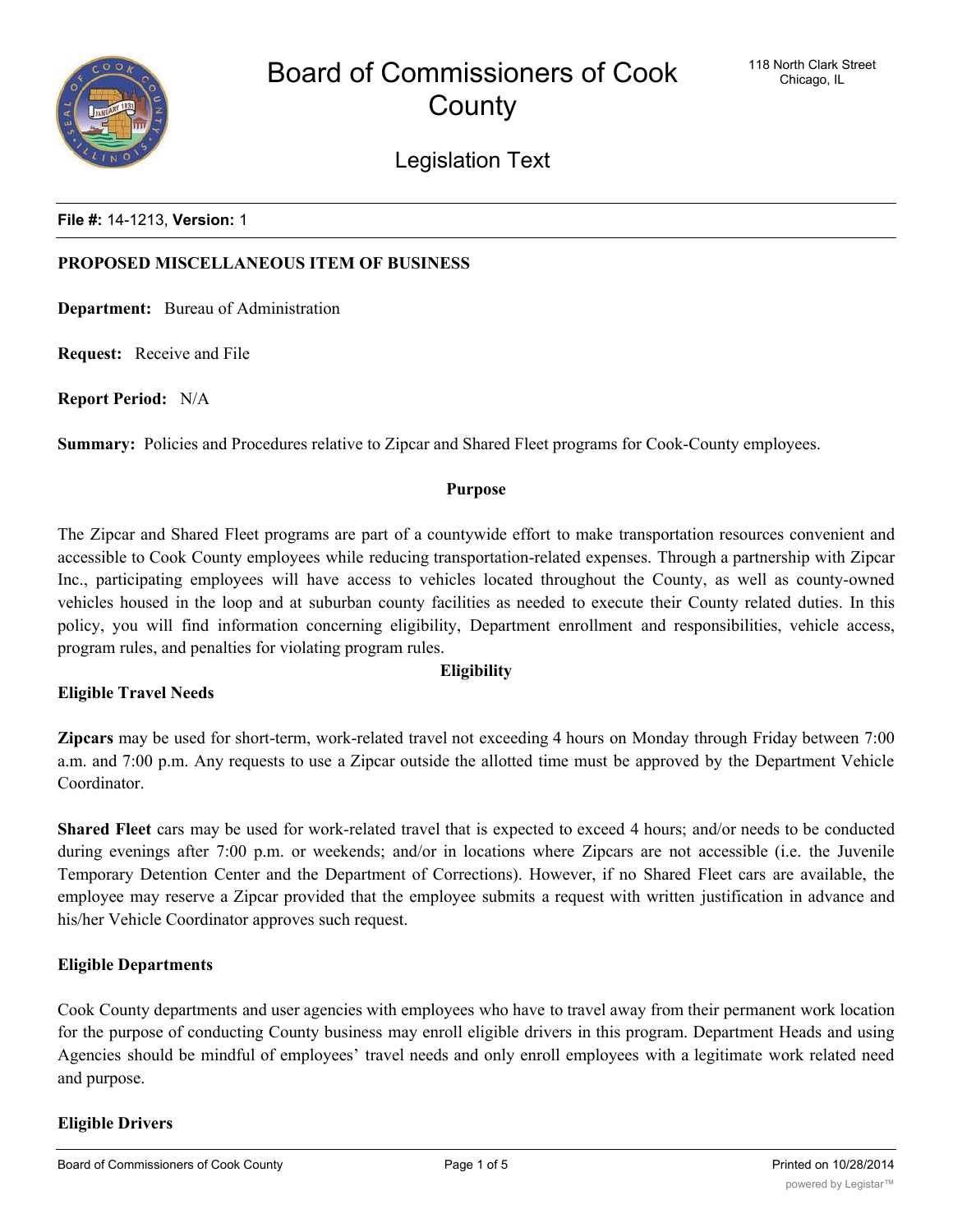In order to be eligible to drive a Zipcar or Shared Fleet vehicle as part of this program, drivers must meet all of the following criteria:

- 1. Driver must be a Cook County employee;
- 2. Driver must have a valid Illinois driver's license;
- 3. Driver must be at least 21 years of age;
- 4. Driver must be approved to participate in this program by his/her Department Head; and
- 5. To drive a Zipcar, Driver must additionally meet Zipcar's membership requirements, which include but are not limited to having a driving record that meets the following requirements:
	- a. No more than two "incidents" (moving violations or accidents) in the past three years and no more than one in the past 18 months;
	- b. No major violations (excessive speed 20 mph or more over speed limit; operating to endanger, reckless driving, etc.; leaving the scene of an accident involving property damage; operating a motor vehicle with a suspended or revoked license; speeding in a school zone or similar events); and
	- c. No alcohol or drug related violations in the past seven years.

See, http://www.zipcar.com/chicago/apply/membership-requirements for details.

## **Department Enrollment & Responsibilities**

Any department or using agency that would like to have Zipcar and Shared Fleet cars available to its employees must register as a participating department or using agency before the employee may be enrolled in the program.

The Department Head must appoint their Vehicle Coordinator to be the point of contact for all administrative matters associated with this program.

The Vehicle Coordinator must contact the Bureau of Administration at (312) 603-3055 in order to create an account and enroll employees as drivers.

## **Employee Enrollment**

The Vehicle Coordinator may only enroll employees that are verified as "Eligible Drivers" per the criteria listed above.

The Vehicle Coordinator must submit all approved employee requests to use Zipcars outside of the allotted hours (Monday to Friday, between 7:00 a.m. and 7:00 p.m.), with the employees' written justifications to the Bureau of Administration on a monthly basis.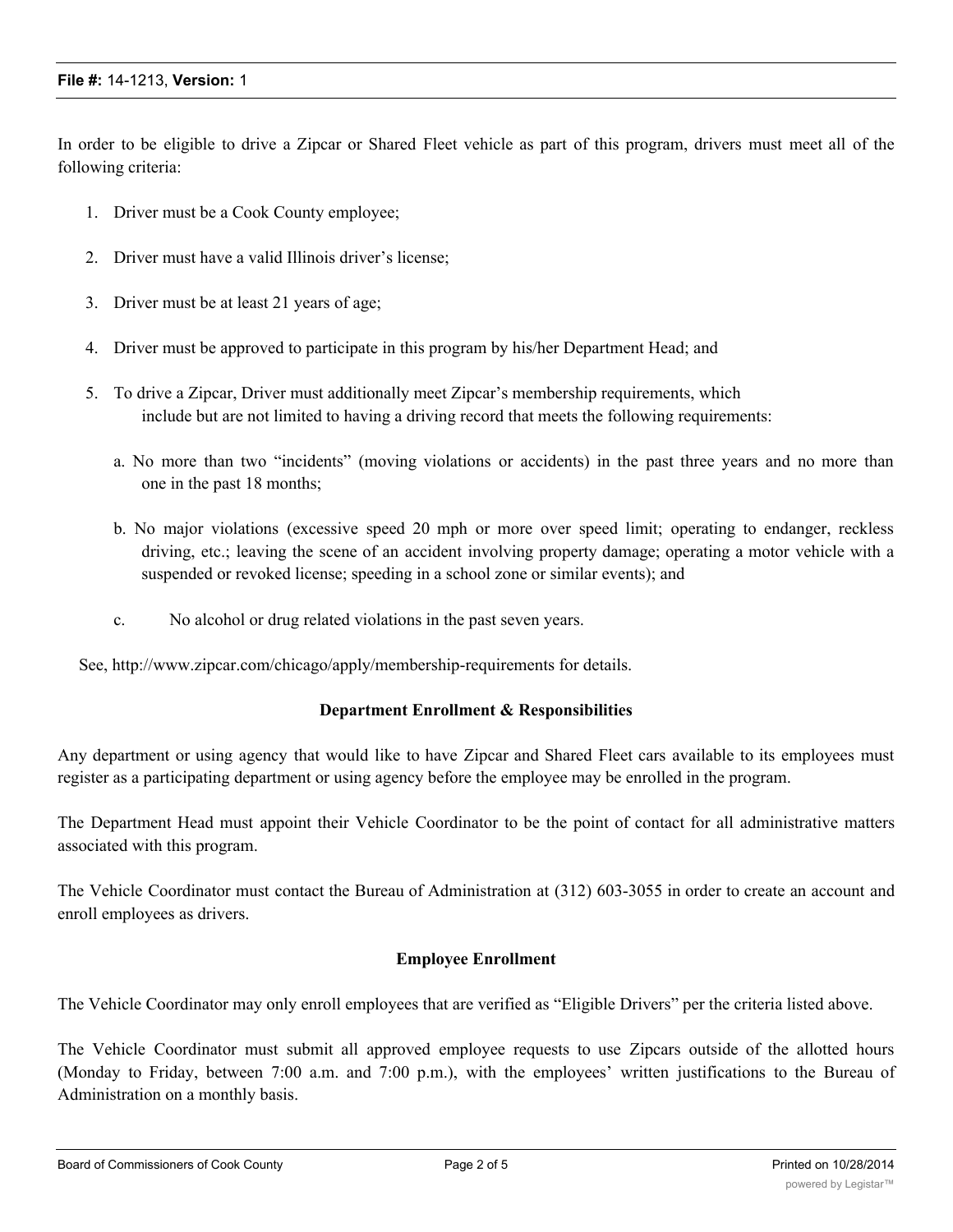### **Vehicle Access**

**Zipcar Access** : Enrolled employees will receive a "Zipcard" that will be used to lock and unlock their reserved vehicles, as well as a username and password to access www.Zipcar.com to make reservations.

**Shared Fleet Access:** Enrolled employees will receive a Shared Fleet vehicle access card that will be used to lock and unlock their reserved vehicles, as well as a username and password to accesscookcounty.fastfleet.net to make reservations.

## **Rules of the Program**

### **General Rules:**

- 1. Cars may not be used without a reservation.
- 2. Users must look-over the exterior and interior of their reserved vehicle and report any damage or abnormality to the Zipcar or Shared Fleet toll free numbers listed on the access card prior to beginning their trip.
- 3. Vehicles must be returned on time to the vehicle's home location. Only the registered user who reserved the vehicle may drive during the reservation time. The user who makes the reservation will be held responsible for any damage to or violations against the vehicle during the reservation time.
- 4. Cars may not be driven by anyone except the eligible driver who made the reservation.
- 5. Cellphone use of any kind is prohibited while driving.
- 6. Smoking in car is prohibited.
- 7. User must turn off the ignition when the vehicle is not in use.
- 8. If the vehicle gas tank is less than  $\frac{1}{4}$  full, the user must re-fill the tank before returning the vehicle and within the reservation time.
	- a. Zipcar: A Zipcar-provided gas card is available in the driver's side visor. If there is a problem with the card, employees must call the 866-number listed on their Zipcard. Cook County will not reimburse employees for fueling Zipcars with their own money. Fees for not complying with this rule will be charged to the employee.
	- b. Shared Fleet: Wright Express cards are available in each car with directions on how to use it. The driver listed in the reservation will be responsible for any misuse of the Wright Express card during that reservation time.
- 9. User must remove all trash and personal belongings before leaving the car at the end of the reservation.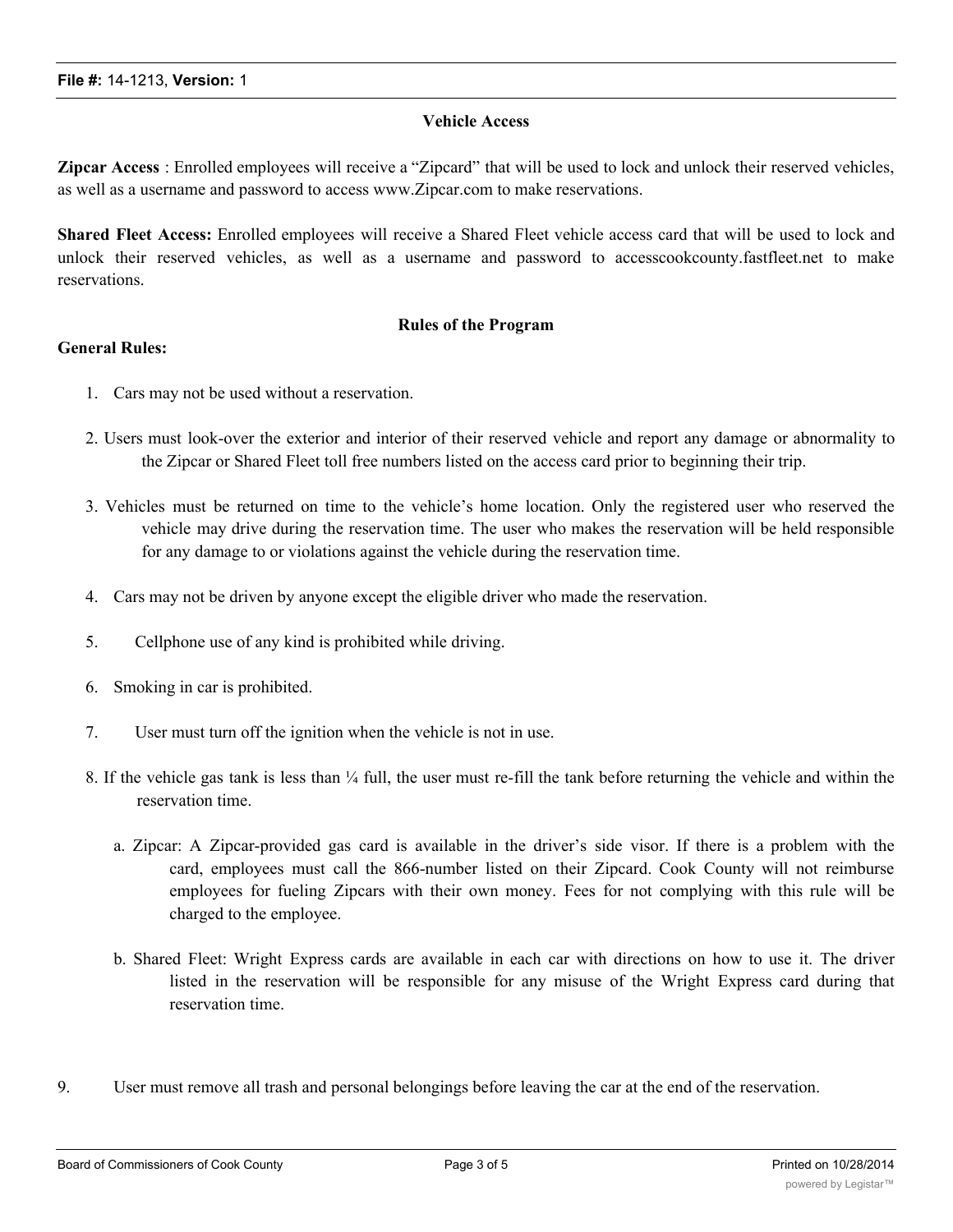# **File #:** 14-1213, **Version:** 1

- 10. User must comply with the Cook County Vehicle Policy, any policies and procedures associated with use of County-provided means of transportation promulgated by the employee's Department, and any applicable local, state, or federal traffic laws.
- 11. The person who makes the reservation will be held responsible for any damage, fines, and/or penalties issued against the vehicle during the reservation time.

### **Additional Rules for Shared Fleet car use:**

- 1. Vehicles are equipped with parking transponders or key cards for the garages that house them. These transponders or key cards may never be removed from the car. Replacement fees for lost or stolen transponders and key cards will be charged to the employee who made the reservation at the time of the loss.
- 2. When fueling the vehicle, employees must enter their designated pin number and an accurate odometer reading for the vehicle. Only the gas card assigned to that vehicle may be used to fuel it.
- 3. The gas card may only be used to purchase the lowest octane gasoline. Neither maintenance nor car washes may be purchased with a gas card. If the vehicle needs maintenance or a wash, please call the 855- telephone number to report what needs to be done.
- 4. Employees may not reserve cars if they do not need to use them. Employees who abandon reservations may be disciplined and/or become ineligible to use Shared Fleet cars.

## **Additional Rules for Zipcar use:**

- 1. To drive a Zipcar, Driver must comply with the terms and conditions listed in the Zipcar Membership Contract.
- 2. Zipcars may not be kept overnight. They must be returned to the Zipcar "home parking space," as required by Zipcar's policy, on time. If the driver cannot return it by the end of the reservation, he/she must extend his/her reservation before the time expires. Late fees will be charged to the employee who reserved the vehicle and may result in disciplinary action.
- 3. If an employee needs access to a Zipcar outside of the allotted hours (Monday to Friday, between 7:00 a.m. and 7:00 p.m.), he/she must submit a request with written justification to his/her Vehicle Coordinator and obtain his/her approval in advance.
- 4. Only non-luxury vehicles may be reserved under the Zipcar program; luxury vehicles (i.e. Audis and BMWs) may not be used or reserved under this program. Reservations charged to the County for luxury vehicles will be charged back to the employee who made the reservation and may result in disciplinary action.
- 5. Users who have to cancel a reservation must do so at least 3 hours prior to the start of the reservation. Any fees charged to the County because of failure to comply with this rule will be charged to the employee and may result